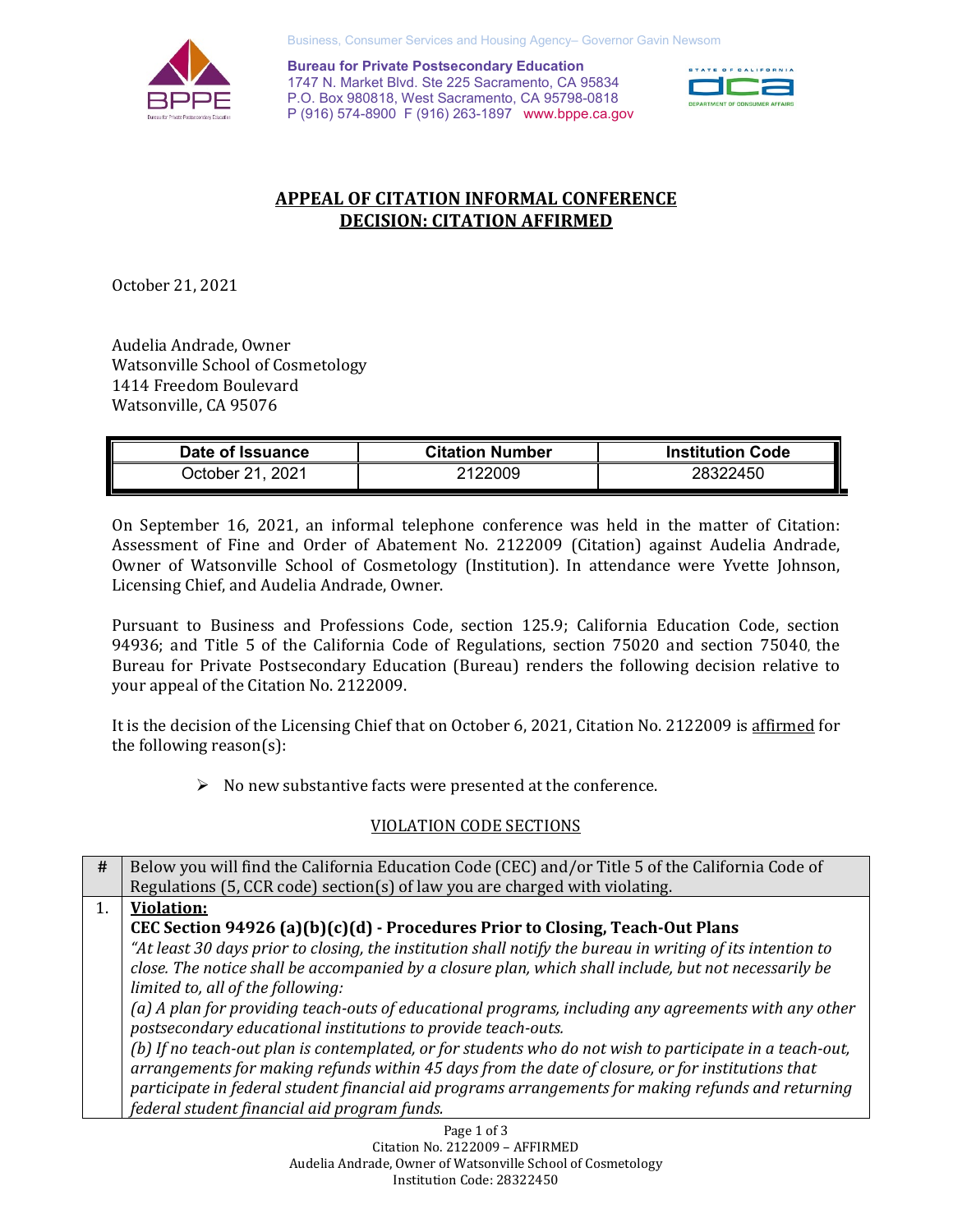(c) If the institution is a participant in federal student financial aid programs, it shall provide students *information concerning these programs and institutional closures. (d) A plan for the disposition of student records*." 

**5, CCR Section 76240 (a)(1)(2)(3)(4)(A)(B)(5)(6)(b)(1)(2) - Required Notices and Teach-Out Plan** 

"All institutions, including those exempt from Bureau regulation pursuant to the Code, shall do the *following prior to closing* 

(a) At least 30 days prior to closing, the institution shall notify the Bureau in writing of its intention to close and provide a closure plan. The closure plan shall include:

*(1) The exact date and reason for the closure.* 

(2) The last date of instruction for each educational service or program.

(3) A list of students who were enrolled at any time during the 60 days prior to closure.

(4) If any student will not be provided complete educational services or the educational program, the *institution shall provide:* 

(A) A plan for providing teach-outs or transfers, including the details of any agreements with other *institutions.* 

(B) If no teach-out is contemplated, or for students who do not wish to participate in a teach-out, arrangements for making refunds within 45 days from the date of closure, or for institutions that participate in federal student financial aid programs arrangements for making refunds and returning *federal student financial aid program funds.* 

*(5) A plan for the disposition of student records.* 

(6) A plan to notify students of their rights and options under the Act and this chapter.

*(b) The institution shall notify the students of the following:* 

(1) If the institution is a participant in federal student financial aid programs, it shall provide students information concerning those programs and institutional closures.

(2) If any student will not be provided complete educational services or the educational program, information regarding the Student Tuition Recovery Fund and the Bureau's physical and Internet *addresses."* 

The Institution submitted written notice of closure, however the Institution failed to provide this written notice of closure to the Bureau at least 30 days prior to closing. Additionally, the Institution failed to provide any other information required in accordance with CEC Section 94926(a)(b)(c)(d) and 5, CCR section 76240(a)(1)(2)(3)(4)(A)(B)(5)(6)(b)(1)(2).

### **Order of Abatement:**

The Bureau orders that the institution provide the Bureau with a complete school closure plan in accordance with CEC section 94926(a)(b)(c)(d) and 5, CCR section 76240(a)(1)(2)(3)(4)(A)(B)(5)(6)(b)(1)(2).

# **Assessment of Fine**

The fine for this violation is <u>[\\$5,000.00](https://5,000.00)</u>

**TOTAL AFFIRMED ADMINISTRATIVE FINE DUE: \$5,000.00**